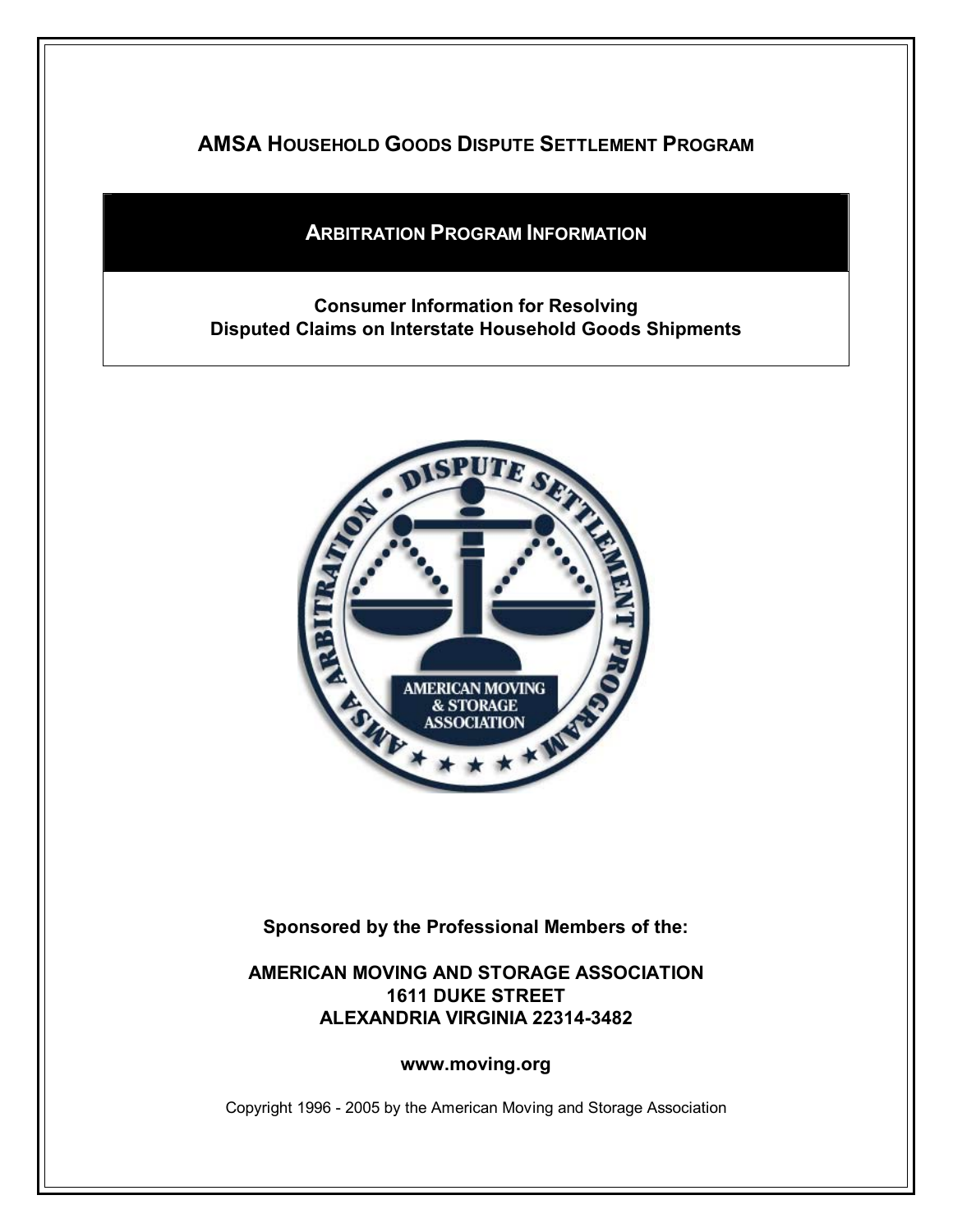### **WHAT IS ARBITRATION?**

Arbitration is a dispute resolution process whereby a neutral arbitrator will resolve your dispute instead of a judge or jury in court.

The parties involved in the dispute agree to use a mutually selected arbitrator to review their dispute and resolve it by rendering a decision or award that is binding on the parties. Like litigation, arbitration is an adjudicative process designed to resolve the specific issues that will be submitted by you and your mover. However, arbitration differs from litigation in that it does not require conformity with the legal rules of evidence and the proceeding is conducted in a private rather than a public forum.

Many parties choose to use arbitration for resolving their disputes to avoid the high costs of lawsuits. Often, a dispute can be arbitrated within a shorter time and at a lower cost than by going to court.

#### **HOW DOES THE AMSA PROGRAM WORK?**

The American Moving and Storage Association (AMSA) is a national trade association that represents carriers and agents in the household goods moving industry. AMSA sponsors a dispute settlement program so that its members can comply with the Federal requirement of providing a fair and effective way to resolve disputes regarding articles in your shipment that you have claimed as lost or damaged during your move and/or whether you must pay additional charges that were billed to you by your mover after the delivery of your shipment.

The National Arbitration Forum (NAF) administers our arbitration program. NAF is an independent, non-governmental organization that is not affiliated with AMSA or with any household goods moving company. NAF maintains a panel of independent and neutral arbitrators that include attorneys, law professors and former state and federal judges to resolve disputes. NAF charges an administrative fee to arbitrate your dispute. The administrative fee, which is divided equally between the parties (unless your mover agrees to pay all or a portion of your share of the fee), is paid to NAF; AMSA does not receive any portion of the administrative fee. The parties to your proceeding will be you and your mover with NAF acting as the neutral program administrator. Neither AMSA nor any of its employees takes any role in the arbitration proceeding or has any influence in the outcome of the arbitrator's decision. (AMSA serves only as a clearinghouse to make sure that your mover properly addresses your initial request for arbitration as required by the Federal statute.)

The arbitrator's decision that you receive from NAF will be kept confidential. Federal law (Section 14908, Subtitle IV, Title 49 United States Code) specifically prohibits an interstate carrier or its agent from disclosing information about your shipment without your permission, except in response to legal process issued under authority of a court of the United States or a State or to an officer, employee, or agent of the United States government. Therefore, AMSA respects your right to privacy in such matters and will keep the results of your arbitration case confidential.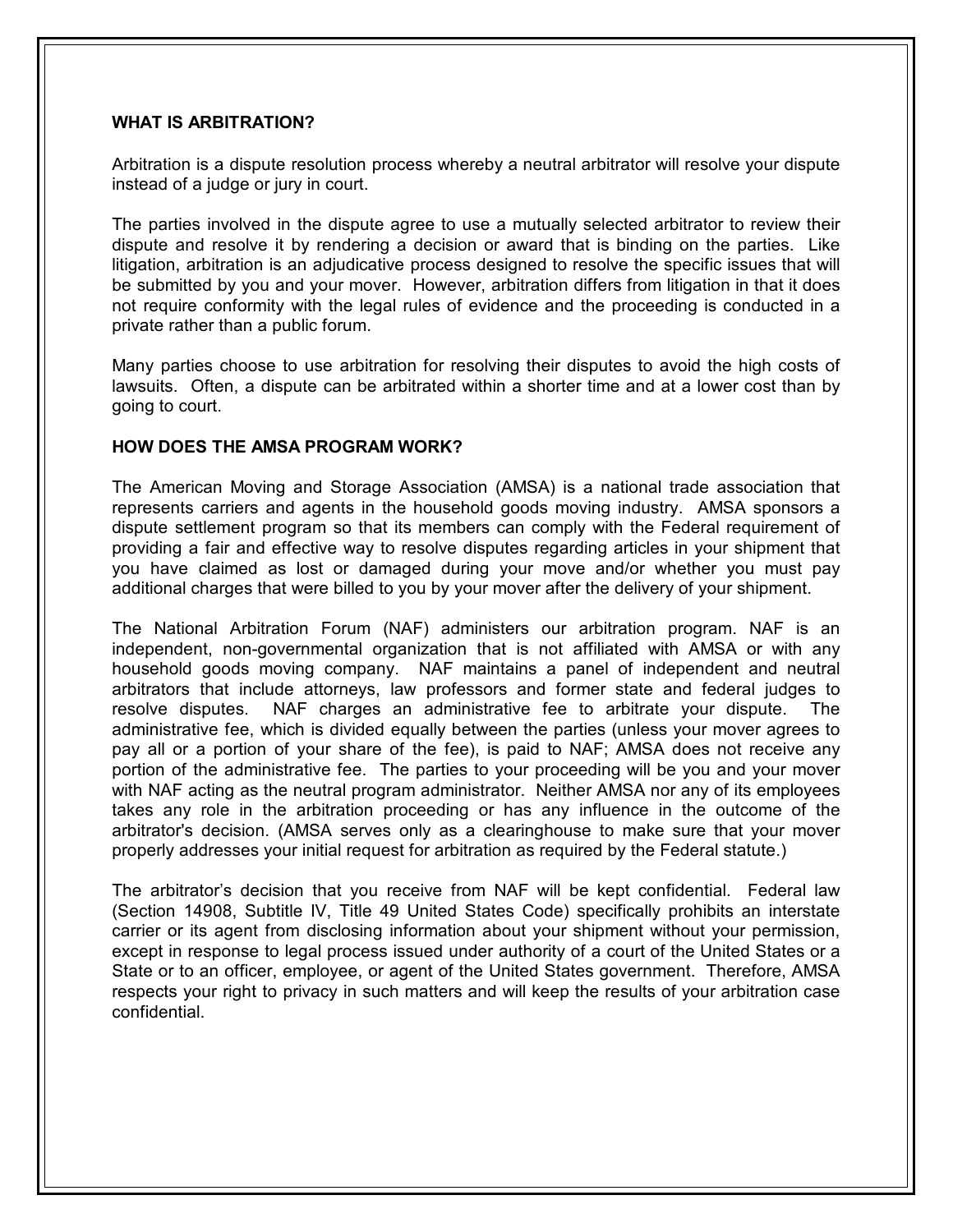### **WHEN IS ARBITRATION APPROPRIATE?**

Disputes eligible for arbitration are unresolved claims on interstate shipments of household goods for individual consumers that may occur as a result of 1) loss or damage involving the articles contained in your shipment, or 2) additional charges that were billed to you by your mover after the delivery of your shipment.

While most disputed claims for loss and damage are eligible for consideration under the mandatory arbitration provisions, only certain types of disputed charges are eligible. Disputes regarding **charges that were collected by your mover when your shipment was delivered are not subject to mandatory arbitration**. However, disputes regarding **additional charges that were billed to you by your mover after your shipment was delivered are eligible for consideration** under the mandatory arbitration provisions.

For example, if you received a non-binding estimate from your mover for \$7,000, you would be required to pay no more than 110% of this amount (or \$7,700) at delivery for the services and quantities (weight) listed on your estimate. If your shipment weighs more than the estimated amount, your mover will invoice you for the additional amount after your shipment has been delivered. The amount of the additional billing is the amount subject to arbitration.

If you and your mover cannot resolve your dispute, you may request that arbitration be used to resolve your claim. Before arbitration can begin however, you must be sure that you have exhausted your remedies through the mover's regular claims process and that the mover has made its final offer to you. In accordance with Federal law and the terms of your Bill of Lading contract, your claim for loss or damage must be filed with your mover within nine months of delivery. The carrier must acknowledge your claim within 30 days of receipt, and within 120 days must pay, deny, make a settlement offer or advise you of the status of the claim and the reason for any delay in disposition. Your claim regarding disputed charges must be filed within 180 days of receipt of the mover's invoice.

Disputes involving other types of claims may be arbitrated under the program only if both you and your mover agree to do so.

## **WHAT ARE THE LEGAL EFFECTS OF THE PROGRAM?**

Congress provides requirements for dispute settlement programs in Section 14708 of Title 49, United States Code, under the authority of the U.S. Department of Transportation. These requirements are reflected in the program rules. You should carefully consider the legal effects of binding arbitration before you decide to use the program.

Arbitration under this program is optional and voluntary for you, but not always so for your mover. Your mover must agree to your request for arbitration of disputed claims of \$10,000 or less, if no settlement can be reached. However, if you request arbitration of a disputed claim over \$10,000, your claim will be submitted to arbitration only if both you and your mover agree to arbitration. Once both you and your mover have signed the official forms and submitted the dispute to NAF for resolution, a neutral NAF arbitrator will render a final decision.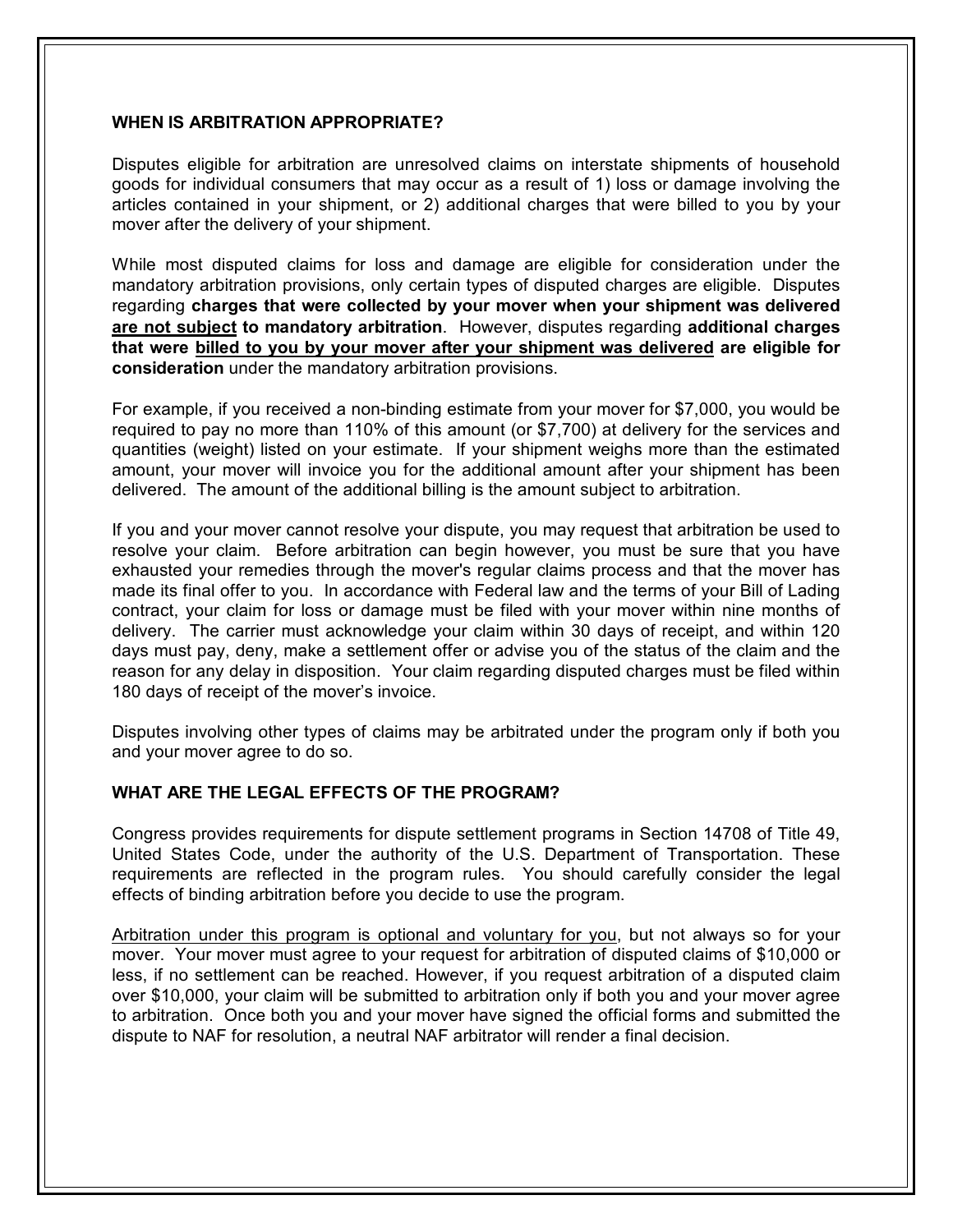The arbitrator's decision is legally binding on both parties and can be enforced in any court having jurisdiction over the dispute. Under the rules of the program, there is a limited right to appeal the arbitrator's decision; however, courts will not usually revise findings of fact or law in a binding arbitration award.

## **WHAT CAN AN ARBITRATOR AWARD?**

The arbitrator may grant any remedy or relief the arbitrator feels is just and appropriate within the scope of the agreement between you and your mover and within the rules of the program. In general, the amount of any award may not exceed your mover's liability under the bill of lading, or in the case of disputed charges, the total amount of disputed additional charges.

In reaching a decision, the arbitrator will consider the applicable laws and the provisions of the tariff, as well as applicable practices of the moving industry. Under the rules of the program, the arbitrator only has jurisdiction to consider claims for loss or damage to the household goods transported, disputed additional transportation and service-related charges assessed by the mover in addition to those collected at delivery, or such other disputes arising out of the transportation of the household goods that are mutually agreed upon, in writing, by both you and your mover. The arbitrator has no jurisdiction to consider any other claims, including, but not limited to: consequential or incidental damages, mental anguish, loss of wages, punitive damages, alleged fraud, violations of law or any claim that cannot be arbitrated under law, such as allegations of criminal activity.

## **HOW DO I REQUEST ARBITRATION?**

You may request arbitration by writing to the **American Moving and Storage Association, Attention: Dispute Settlement Program, 1611 Duke Street, Alexandria, VA 22314.** Your request to AMSA may also be **sent by fax to 703-683-7524.** Your request must be sent to AMSA within 90 days after your mover has made its final written settlement offer or denial of your claim to you.

*Along with your name, address and telephone number, the following information should be included in your request for arbitration:* 

- **The name of your mover and the identification number (if any) of the shipment,**
- **The name your shipment moved under (if other than your own),**
- **The dates and locations where the shipment was picked up and delivered,**
- **The dollar \$ amount you are seeking to recover through arbitration, and**
- **A brief description of your dispute, including how you believe your claim could be resolved by your mover.**

**You may also request arbitration by using the forms available on our website.**